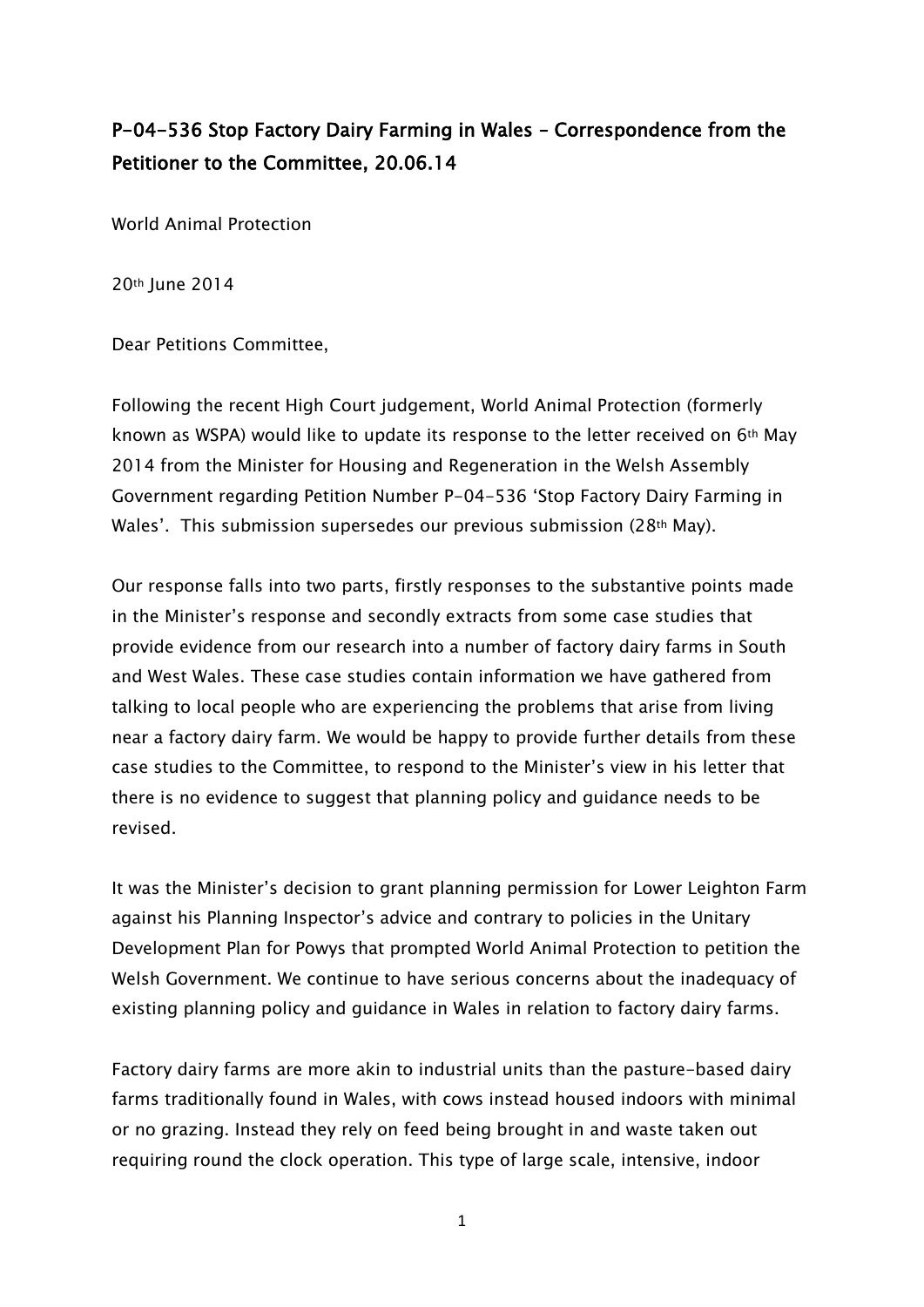livestock farming has been prevalent in the US for at least 30 years. The significant increase in problems arising from factory dairy farms in the US have been comprehensively reported on by the independent Pew Commission on Industrial Farm Animal Production (PCIFAP). The Commission was formed to conduct a factbased and balanced examination of key aspects of the farm animal industry. The Pew Commission report <sup>1</sup> found: poor animal welfare resulting in high culling rates, environmental pollution, negative consequences for the economic viability of other dairy farmers, impoverishment of the amenity of local communities and impacts on their health and wellbeing.

In March 2013, World Animal Protection (then WSPA) wrote to all 22 local authorities in Wales and asked them if they had planning policies in place to help determine planning decisions on intensive dairy farms. Half the local authorities replied. None of them had a specific policy to help make decisions on planning applications for intensive factory dairy farms.

Planning applications for new and from existing farms suggests the number and size of factory dairy farms is growing in Wales. Our research identifies a worrying trend for existing farms to expand first and then seek retrospective planning permission later

World Animal Protection believes factory dairy farms can be detrimental for animal welfare, and are unsustainable in economic, social and environmental terms. Wales now has a statutory sustainable development duty and therefore there is an urgent need to review how planning policy and guidance on factory dairy farms could impact on this duty.

We are grateful to the committee for considering our petition and we urge you to consider holding an inquiry into whether existing planning policies for factory dairy farms in Wales are fit for purpose. We believe the Committee is best placed to address the concerns of the 9,246 people who signed the petition calling for this issue to be looked at in more depth.

We believe due to the cross-cutting nature of this issue across several Governmental departments that such an inquiry would be of much benefit and that

**.** 

<sup>1</sup> http://www.ncifap.org/reports/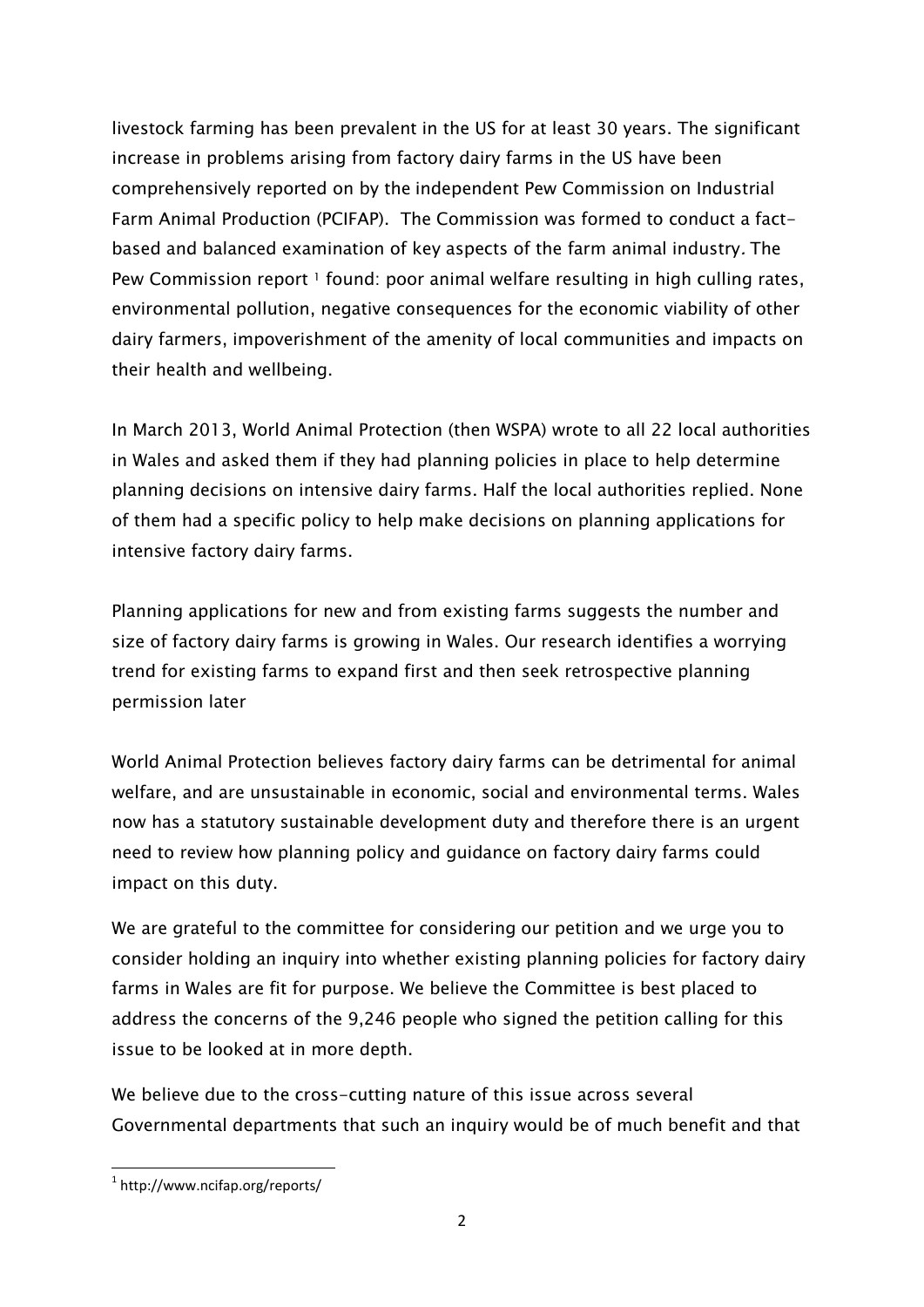the committee is in the strongest position to carry such an inquiry out. We believe the information we set out in this response makes a strong case for why the planning policies need to be reviewed to improve the decision making process for intensive indoor dairy farm applications.

Yours faithfully,

Ian Woodhurst

Campaign Manager World Animal Protection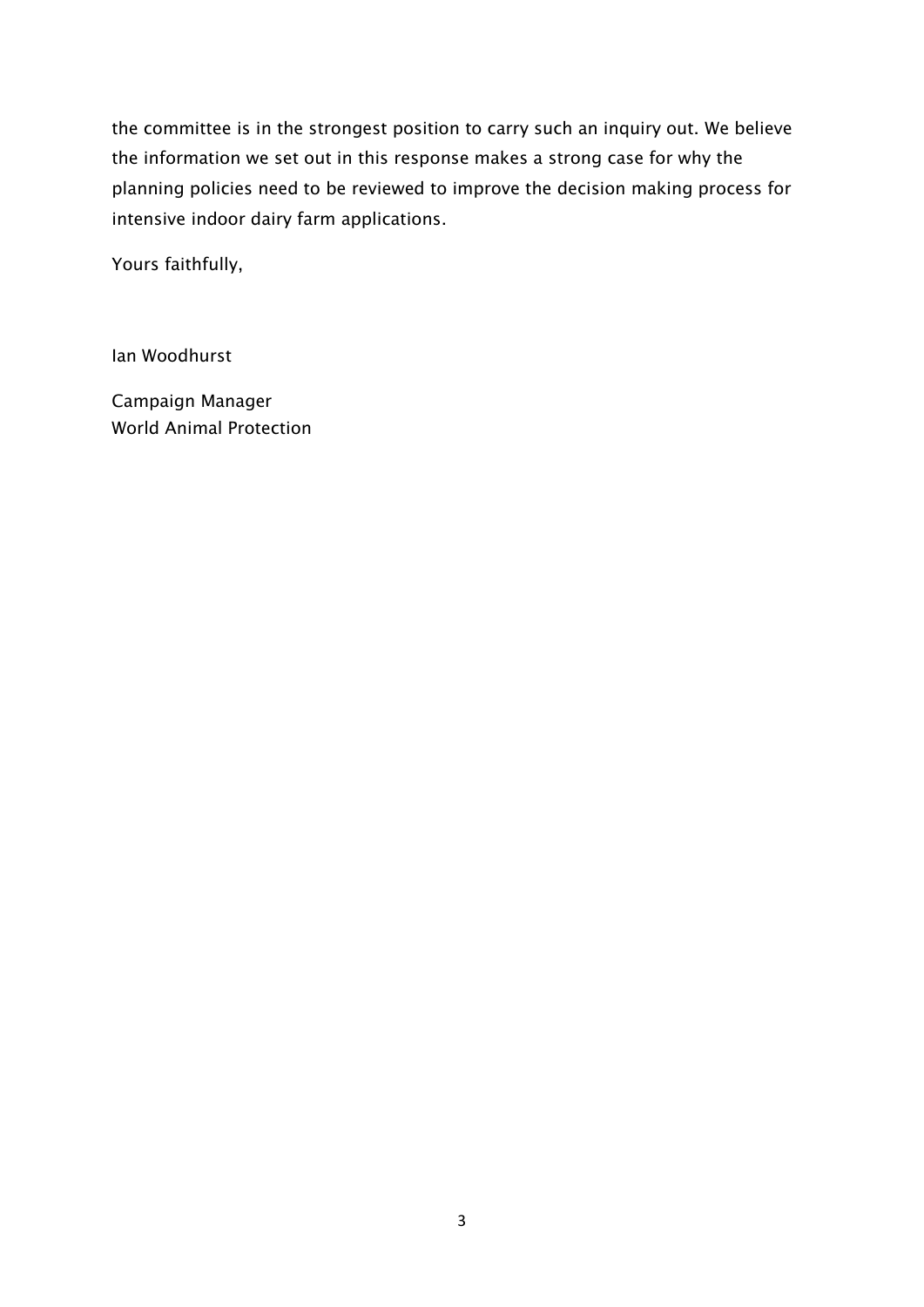# World Animal Protection"s response to points in the letter from the Minister for Housing and Regeneration to the Petitions Committee

#### Sustainable development

The Minister states in paragraph 3 of his letter:

The Welsh Government is seeking to stimulate the investment and innovation needed to create the conditions to support long-term economic growth in rural Wales. It will use the next Rural Development Programme (RDP) to increase sustainability, resilience and diversity, and manage our natural resources efficiently in order to create a more prosperous future for Wales. It will also seek to put in place conditions to allow farm businesses to grow, become more efficient and economically viable with less public financial support. The Welsh Government does not have a policy on the scale of a farming enterprise and will continue to support farms of all sizes.

World Animal Protection is pleased to read that the next Rural Development Programme will aim to increase sustainability, resilience and diversity and for natural resources to be managed more efficiently to create a more prosperous Wales. However, we are concerned that the Welsh Government could put into place measures that assist some farm businesses to grow into factory dairy farms, when there seems to be little evidence to support the positive impacts it is claimed these farms will bring to Wales. This is particularly worrying as we believe existing planning policy and guidance is unable to adequately take into account problems arising from the size and scale of factory dairy farms.

Planning Policy Wales Edition 6, February 2014 states: "The planning system manages the development and use of land in the public interest, contributing to the achievement of sustainable development. It should reconcile the needs of development and conservation, securing economy, efficiency and amenity in the use of land, and protecting natural resources and the historic environment. A well functioning planning system is fundamental for sustainable development".

World Animal Protection is concerned that despite the statement above local authorities have not been able to fully take account of the impacts this type of farming system will have on achieving sustainable development. World Animal Protection believes it is in the public interest for the Welsh Government to undertake an urgent review of planning policies and guidance on factory dairy farms to ensure that they are fit for purpose.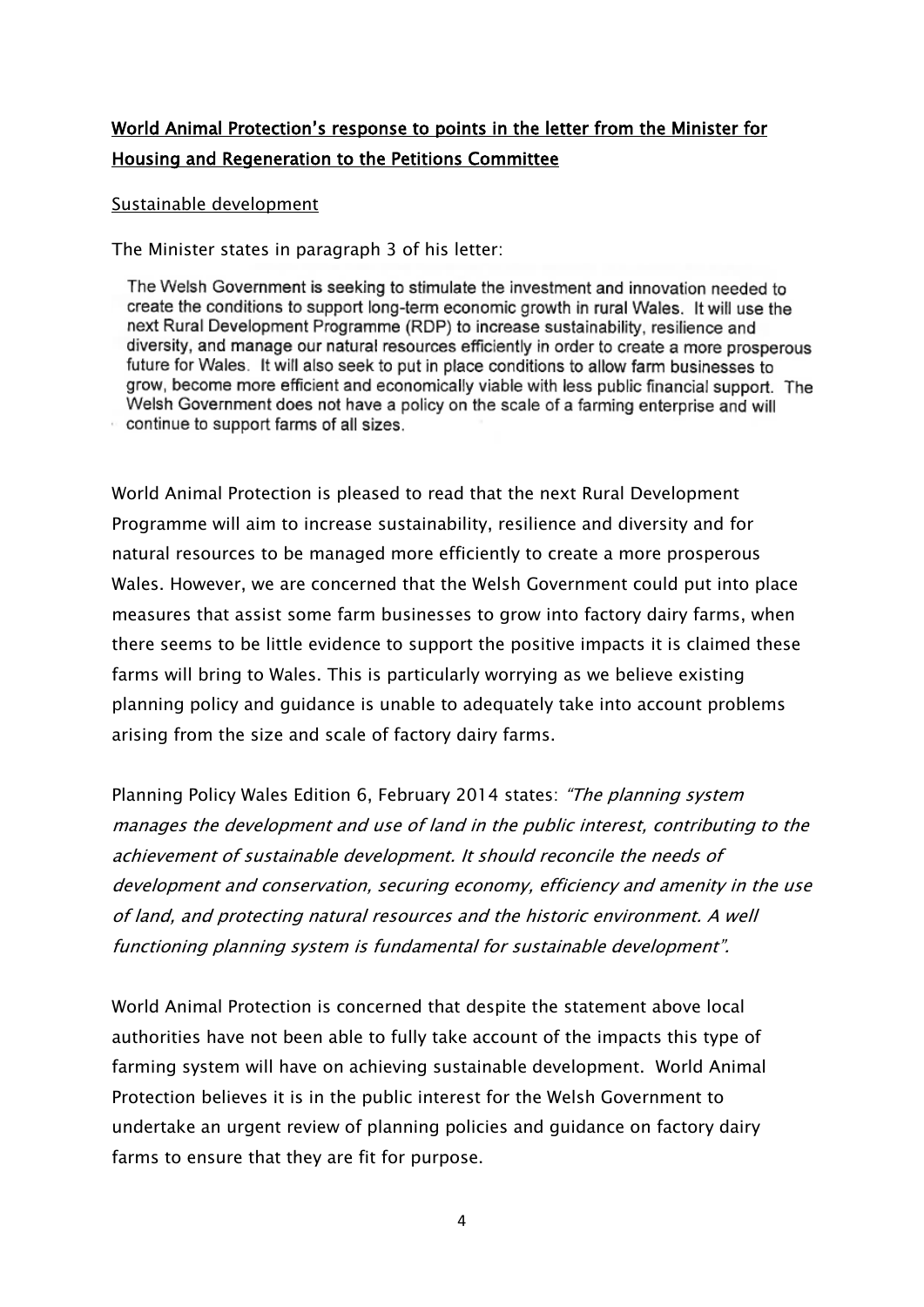### Animal welfare

The Minister states in paragraph 6 of his letter:

The health and welfare requirements of farmed animals are no different in a herd or flock of 10 animals to that of 1000 animals. The infrastructure, husbandry and management practices will vary and differ in scale, but the need to provide the same minimum level of care remains - the legal minimum health and welfare requirements apply to both.

World Animal Protection is a global animal welfare charity that works with the United Nations, international institutions and national Governments around the world advising on animal welfare. We have significant concerns about animal welfare within factory dairy farms when compared to traditional pasture-based dairy farms, particularly in terms of the health of dairy cows and their ability to express natural behaviour.

It is important to recognise the fundamental differences in how cows are managed in factory dairy farms and traditional pasture based farms. Cows kept in cubicles are more prone to lameness and mastitis, and high culling rates are caused by animals being pushed to their physical limits to produce high milk yields which impacts on their fertility (Farm Animal Welfare Council 2009). O"Connell et al (1989) <sup>2</sup> found that cows kept indoors were more aggressive and fearful and that keeping cows in cubicles resulted in them being more restless and less tolerant of each other.

### Planning Policies

**.** 

In paragraph 7 of the Minster"s letter, he states there are no specific references to dairy farming in Planning Policy Wales or TAN 6. It is for this reason World Animal Protection submitted the petition which is now being discussed.

**<sup>2</sup>** A Comparison of Dairy Cattle Behavioural Patterns at Pasture and during Confinement; J. O'Connell, P. S. Giller and W. Meaney; *Irish Journal of Agricultural Research*; Vol. 28, No. 1 (1989), pp. 65-72; Published by: [TEAGASC-Agriculture and Food Development Authority](http://www.jstor.org/action/showPublisher?publisherCode=teagasc)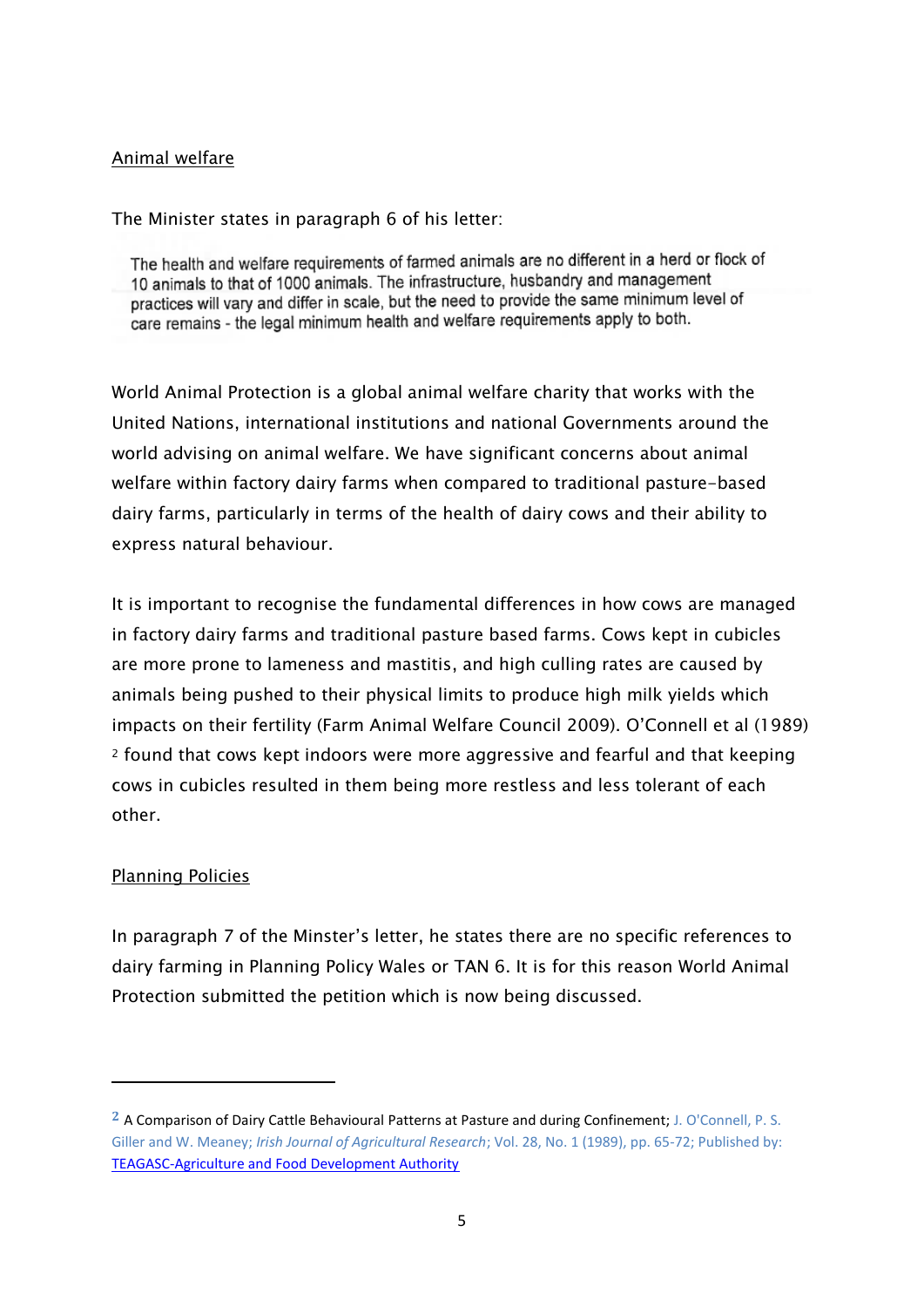In terms of national planning guidance, Planning Policy Wales (PPW) and Technical Advice Note (TAN) 6 Planning for Sustainable Rural Communities provide planning guidance about rural and agricultural development; neither makes specific reference to dairy farming. However, it is considered that existing planning policy and advice provides sufficient flexibility to allow the issues raised by dairy farms (or other types of farm), both large and small, to be properly assessed and determined on their planning merits.

Local residents in the case studies we have compiled are still trying to influence decisions about granting retrospective planning permission and have told us the planning process has failed to address the impacts the farms are having on their lives. Local councillors have raised concerns about how one of the farms in our case studies has obtained planning permission over time which has led to the current size and problems with the farm but consider there is nothing that can be done. Natural Resources Wales does not appear to recognise there is a problem and has not asked for environmental assessments for the farm, although it has been implicated and fined for pollution incidents. There does not appear to be any formal agency policy or guidelines in place able to deal with the problems caused by factory dairy farms and we believe this should be a serious concern for the Welsh Government as the trend for these farms continues to grow.

#### Environment, amenity and noise

The Minister states in paragraph 9 of his letter:

Local planning authorities are required to ensure that the economic benefits associated with a proposed development are understood, and that these are given equal consideration with social and environmental issues. PPW indicates that planning policies for economic development must provide developers and others with scope to make choices to secure the efficient and effective use of resources and land. The expansion of existing businesses located in the open countryside should be supported provided there are no unacceptable impacts on local amenity.

The definition of amenity is the pleasant or normally satisfactory aspects of a location which contribute to its overall character and its enjoyment by residents or visitors. A number of residents who live close to two existing factory dairy farms told our researchers that they believe their local amenity has been seriously compromised (please see quotes from case studies).

In one of the case studies where permission was granted retrospectively, a noise survey was not carried out. Residents have told us they are being kept awake all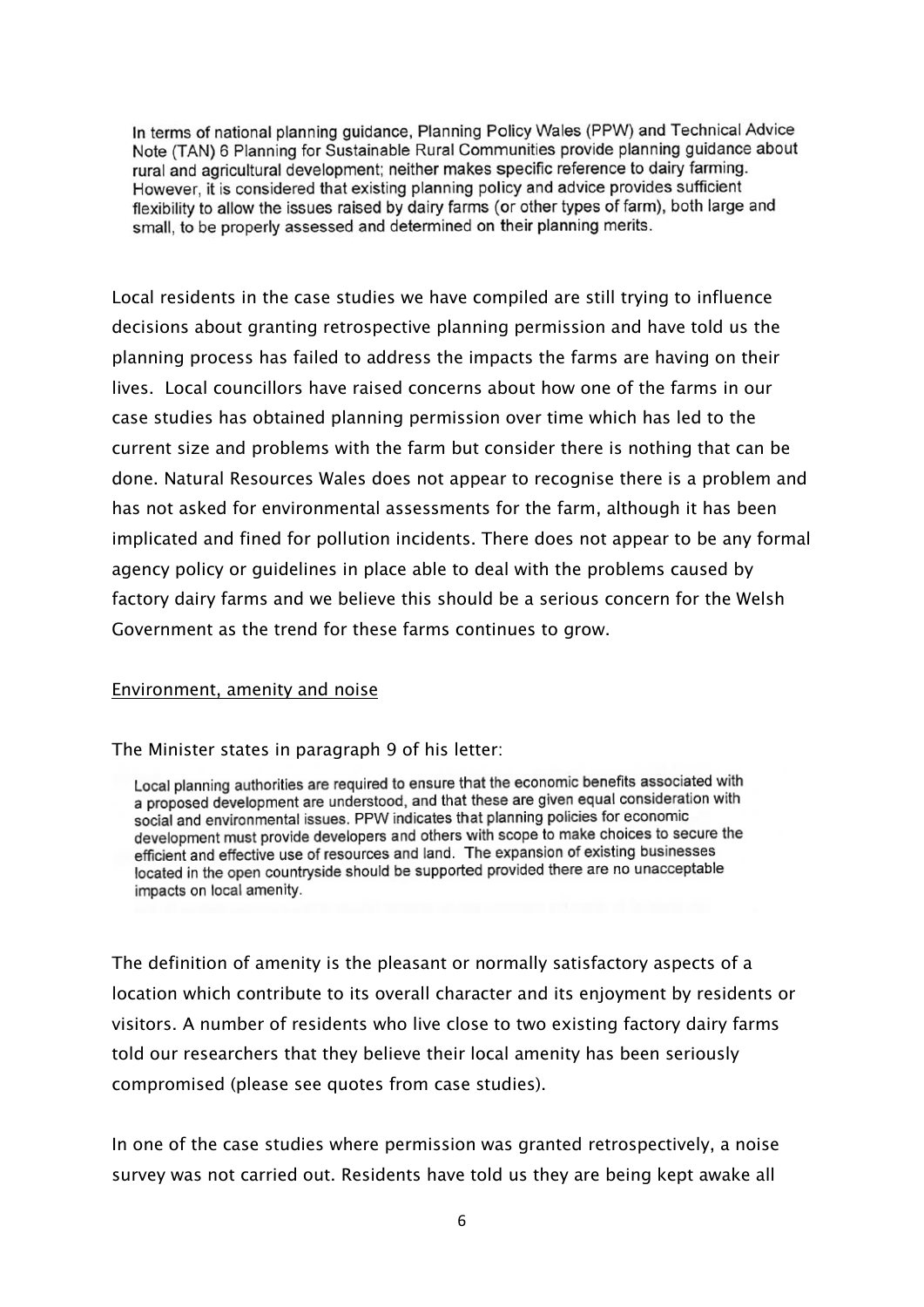night by traffic and operational noise at the farm and there is increased traffic on the roads during the day. This is contrary to the benefits stated in the planning application for the slurry lagoon at the farm which said there would be a reduction in traffic. The capacity of the slurry lagoon might have been sufficient when the farm had a herd of 1,150 as stated in the planning application but we believe this has been exceeded by at least 1,000 cows. The result is a convoy of large tankers shipping the waste from the farm every day causing traffic to increase not decrease.

### Economic benefits

The Minister states In paragraph 10 of his letter:

Technical Advice Note 6 states that strong rural economies are essential to support sustainable and vibrant rural economies. A strong rural economy can help to promote social inclusion and provide the financial resources necessary to support local services and maintain attractive and diverse natural environments and landscapes.

In light of the evidence World Animal Protection has collected in relation to existing factory dairy farms, we question the extent to which these farms are supporting local services or maintaining attractive and diverse natural environments and landscapes. An attractive environment is not only important for local residents but for tourism as well. Tourism in Wales in 2013 was estimated as being worth £6.9billion. Factory dairy farms can damage local landscape character and also pollute the environment and this could prove costly to the local tourist economy.

Additionally, there is concern even amongst the farming community that large based factory dairy farms will damage the economic viability of traditional dairy farms. Farmers Union of Wales Dairy Committee Chairman, Eifion Huws said in 20103: "The size of the average dairy herd in Wales is around 75, so it does not take a genius to work out that a single super-dairy milking three thousand cattle could take the place of forty average sized family farms. It also seems inevitable that the ability of super-dairies to supply large volumes will lead to those who supply more modest volumes being accused of being "inefficient" and receiving a lower milk price as a result. "

The statement from agricultural economics expert Prof Ikerd at the Planning Inquiry into the Lower Leighton Farm planning application provides further information

**<sup>.</sup>** 3 http://www.fuw.org.uk/read-press-release/items/610.html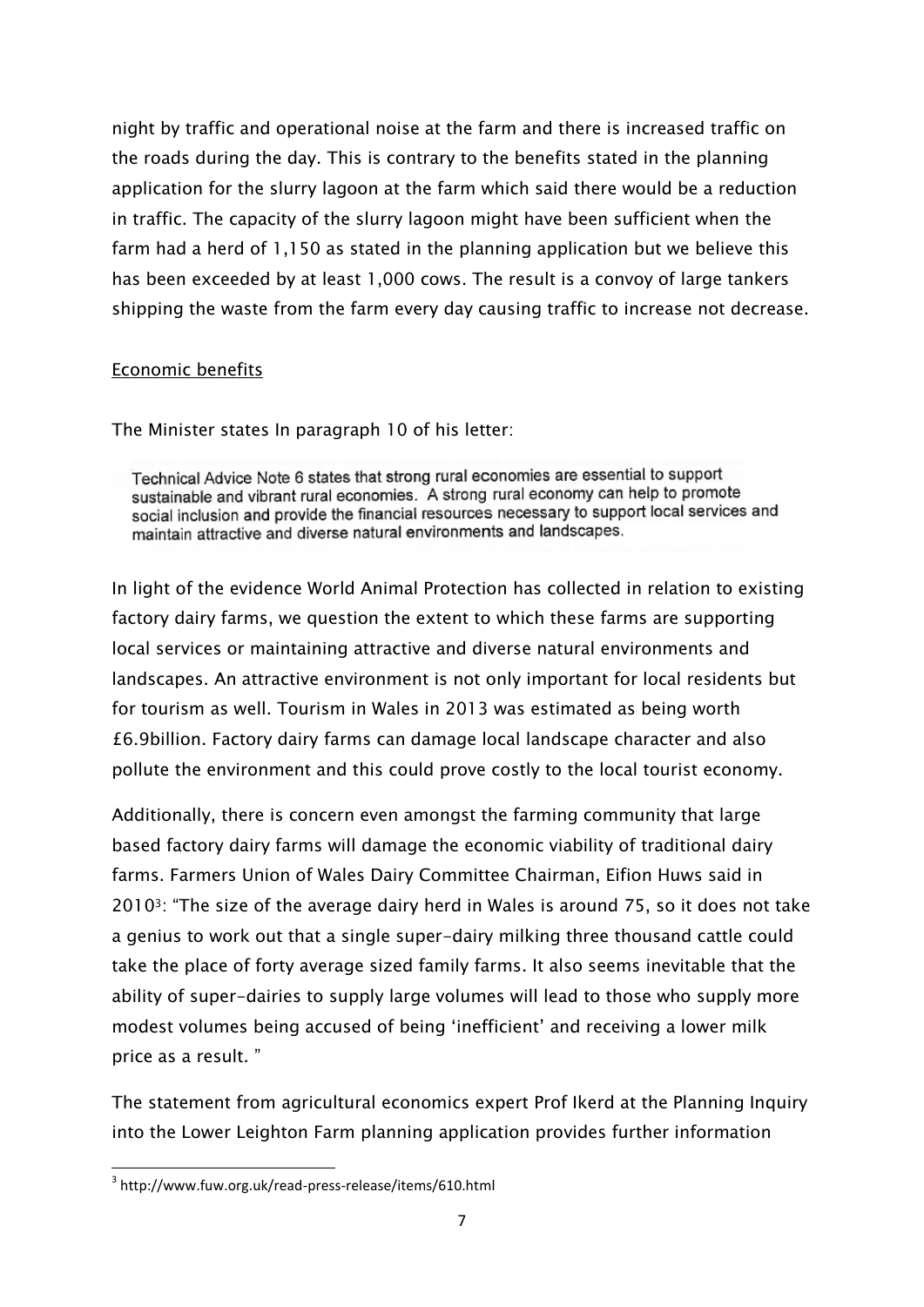about the economic impacts that large factory dairy farms have had on smaller farms in America. Given that the US has the most established intensive indoor dairy farming infrastructure, it is worth giving some consideration to understanding the consequences of giving permission to build more intensive indoor dairy farms, despite the differences in the Welsh and American economic landscapes.

World Animal Protection believes pasture grazing can be a key way to keep overheads low and keep farmers resilient to volatile price fluctuations. In the Republic of Ireland, the Moorepark Institute - one of the world's leading dairy research centres which specialises in pasture based systems of milk production - is helping dairy farmers anticipate the production needs of the industry and develop sustainable systems of milk production that will give a competitive edge in a global market.

This is particularly important in terms of food security. Encouraging a farming system that requires the use of feed crops on land that could be used to grow crops to feed humans is a false economy, when there is good quality grazing pasture already available in Wales.

### Pollutants and Waste

Factory farming of livestock (including pig and poultry) is acknowledged as being responsible for releasing pollutants into the environment. As well as dust, odour and noise these include:

- ammonia
- nutrients from manure, litter and slurry
- effluent discharges

Intensive factory pig and poultry farms are regulated under the Environmental Permitting Regulations (EPR). These were formerly called the Pollution Prevention and Control (PPC) Regulations. However factory dairy farms do not need a special licence to operate, despite being responsible for releasing similar types and quantities of pollutants into the environment.

World Animal Protection has been unable to find documentation showing that the Environment Agency has conducted formal environmental assessments (including assessing waste and pollution issues) for the planning applications for two of our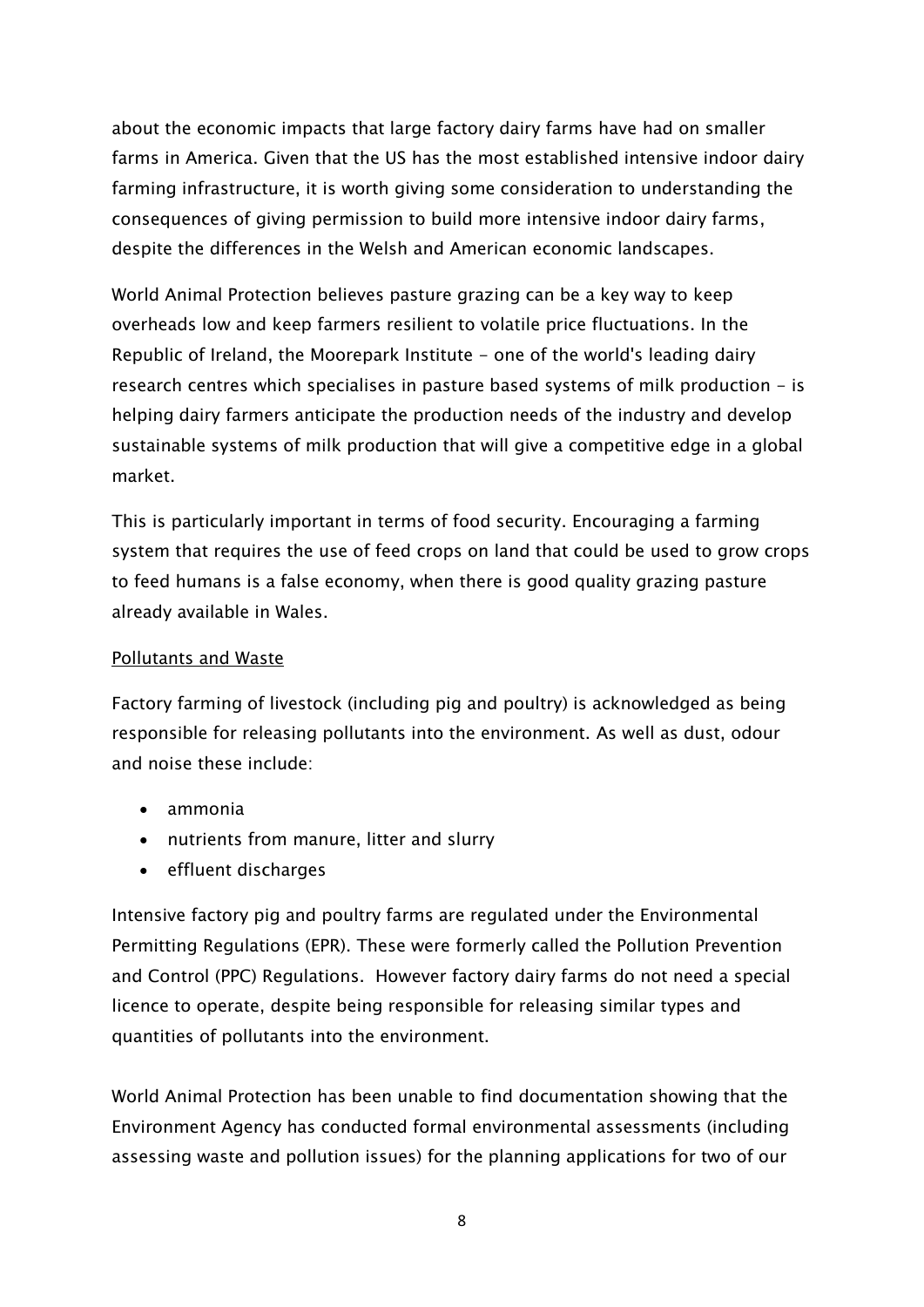case study farms. World Animal Protection believes to protect human health, and the environment factory dairy farms should at the very least be regulated under EPR regulations in line with pig and poultry farms.

This is particularly important for one of our case study farms which submitted a waste management plan to the local authority based on 1,600 cows being housed on the farm. In February last year the owner of the farm told a global dairy summit that the herd had grown to 2,150 cows plus around 1,000 young stock. Although the farm has now exceeded the number of cows by an additional 1,000 cows for the current waste management plan, no new plan for how the extra slurry will be disposed of safely has been submitted to the local authority.

The farm has also been implicated in several pollution incidents relating to slurry spreading and water contamination. When asked by our researchers the Environment Agency said that it had - between August 2008 and March 2011 substantiated 'five pollution incidents in a nearby river, two of them categorised as being 'significant'. The Agency said that a water course near the farm contained 'elevated levels of organic material' causing excessive 'algal growth', a possible contributor to 'fish failure' in the wider catchment.

### Human Health

As stated by the local residents in the case studies they have experienced an increase in ill health. They have stated that they believe this is due to high concentrations of the same pollutants that arise from factory pig and poultry farms which include ammonia, nutrients from manure, litter and slurry, effluent discharges, dust, odour and noise.

The United States Environmental Protection Agency (EPA) states that one cow can produce the same amount of waste as 40 people4. As noted above one of the case study farms currently houses over 2,000 cows which means it produces on a daily basis the waste equivalent of 80,000 people, or a town twice the size of Caerphilly.

**<sup>.</sup>**  $4$  U.S. Environmental Protection Agency (2004) Risk management evaluation for concentrated animal feeding operations US EPA National Risk Management Laboratory.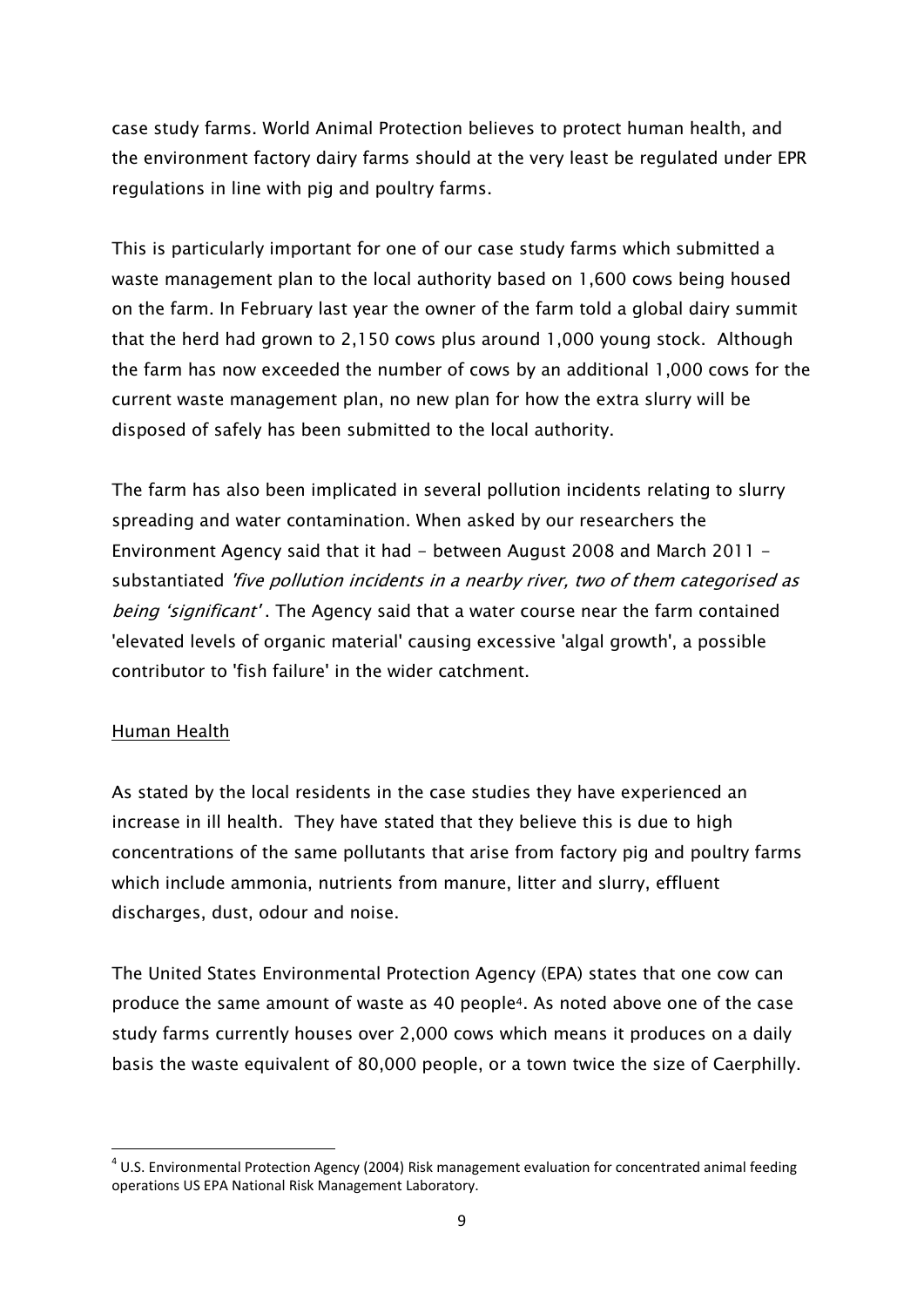Local residents living near our case studies have told World Animal Protection about the strong odours that are emitted from the farms and the impacts this has had on their health and wellbeing, including high levels of ammonia which is suspected of causing conjunctivitis, and inhibiting respiratory function leading to a rise in incidences of asthma.

This reinforces our belief that through environmental assessments and comprehensive waste management plans are essential for making informed planning decisions, even for retrospective planning applications in order to help protect the health of local communities. However, we are concerned that the then Environment Agency and local authorities did not appear to believe such assessments were required even though human health and public safety are material planning considerations.

### World Animal Protection recommendations

World Animal Protection is seriously concerned about the instances of inconsistent planning decisions we have found being made about factory dairy farms across Wales.

The Minister states in paragraph 11 of his letter:

Planning Policy Wales Chapter 7 Economic Development was revised in November 2012, and TAN 6 was revised in July 2010. I do not feel it is necessary to review or make changes to PPW or TAN 6 at this point in time, and have not been provided with specific evidence to suggest otherwise.

World Animal Protection hopes the research we have conducted into factory dairy farms and our findings from the case studies will lead the Minister to reconsider his position that a review of Planning Policy Wales and planning guidance, for example TAN 6 is unnecessary.

We believe an essential first step is for the Petitions Committee to hold an inquiry into what improvements can be made to planning policy and guidance, so that the impacts of these farms on local communities and their environment can be ameliorated.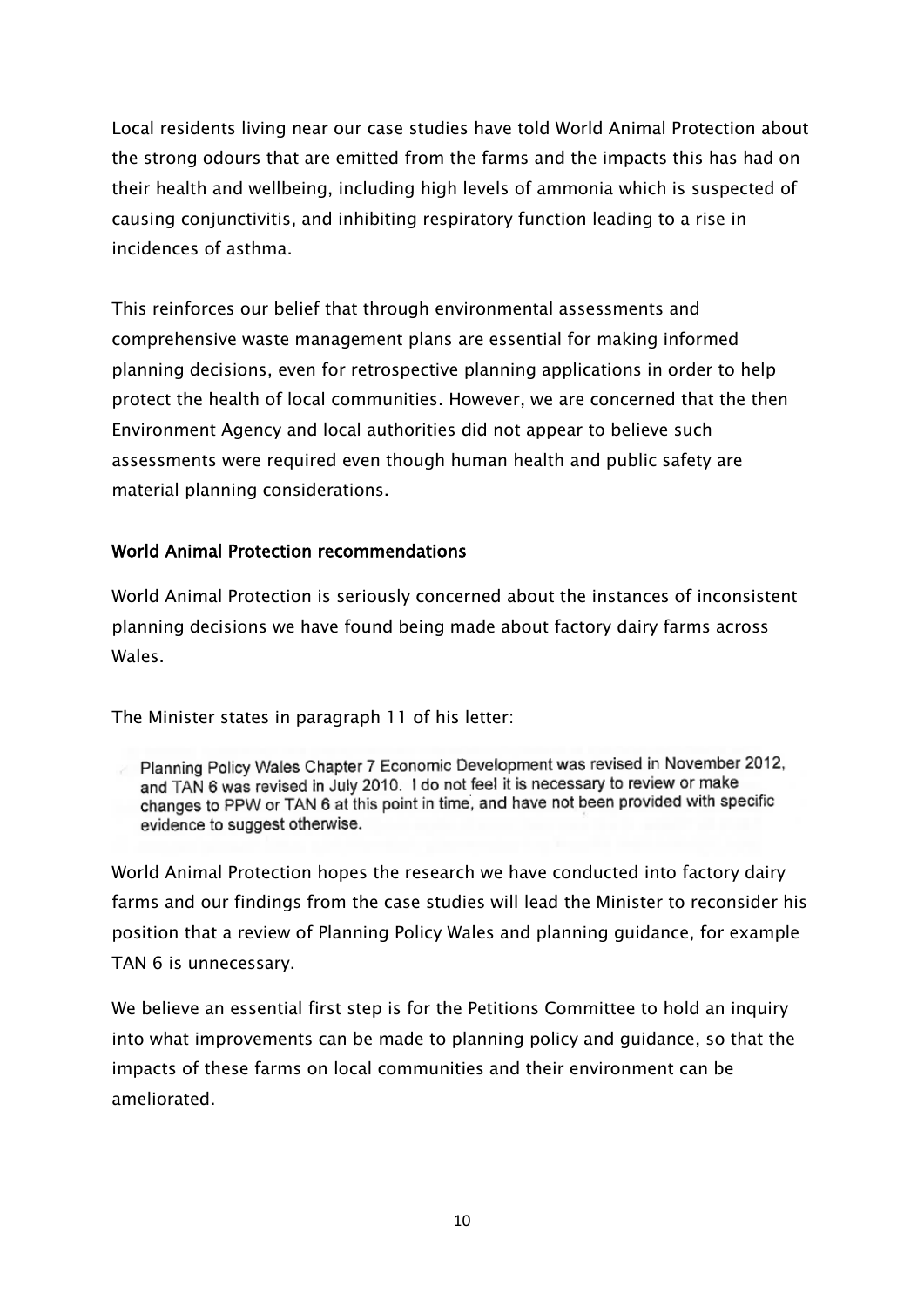## APPENDIX A – CASE STUDIES OF THREE INTENSIVE INDOOR DAIRY FARMS IN WALES

## Case study 1

World Animal Protection researchers spoke to local residents impacted by the expansion of a large intensive indoor dairy farm in 2013 and 2014. The farm was once a traditional grazing farm with about 200 cows. Residents said they never had any problems with the farm until it reached a herd size of 500. The farm now has over 2,000 cows kept on a zero grazed system. Each expansion of the farm has been done without planning permission. Permission has been sought retrospectively after the buildings had been constructed.

At the last council meeting to decide the latest retrospective planning application in October 2013, local councillors commented that had the plans been presented in full, planning permission would probably not have been approved. One councillor commented that planning is being "held over a barrel" with no respect for the Planning Committee.

The farm owner failed to meet the planning conditions of one of the first retrospective applications. However the local authority failed to enforce the conditions. A letter from the Head of Planning at the local authority dated 18 April 2013 following a visit to the farm, states that at least four conditions were not met and were therefore breached. However, nothing was done about this and instead another building was erected to house calves and again, planning was granted retrospectively.

One of the local residents we spoke to said that a Memoranda of Understanding between the farm and the local community action group was drawn up and agreed in 2011. One of the key agreements reached between the two parties was that the farm owner would not increase the herd size beyond 1800 cows  $+/-5\%$  at any time.

This number has already been exceeded and the local community action group representative expressed concern at the time of the 2011 meeting with the farm owner that the community was alarmed by rumours of his intention to increase to a herd size of up to 3,000.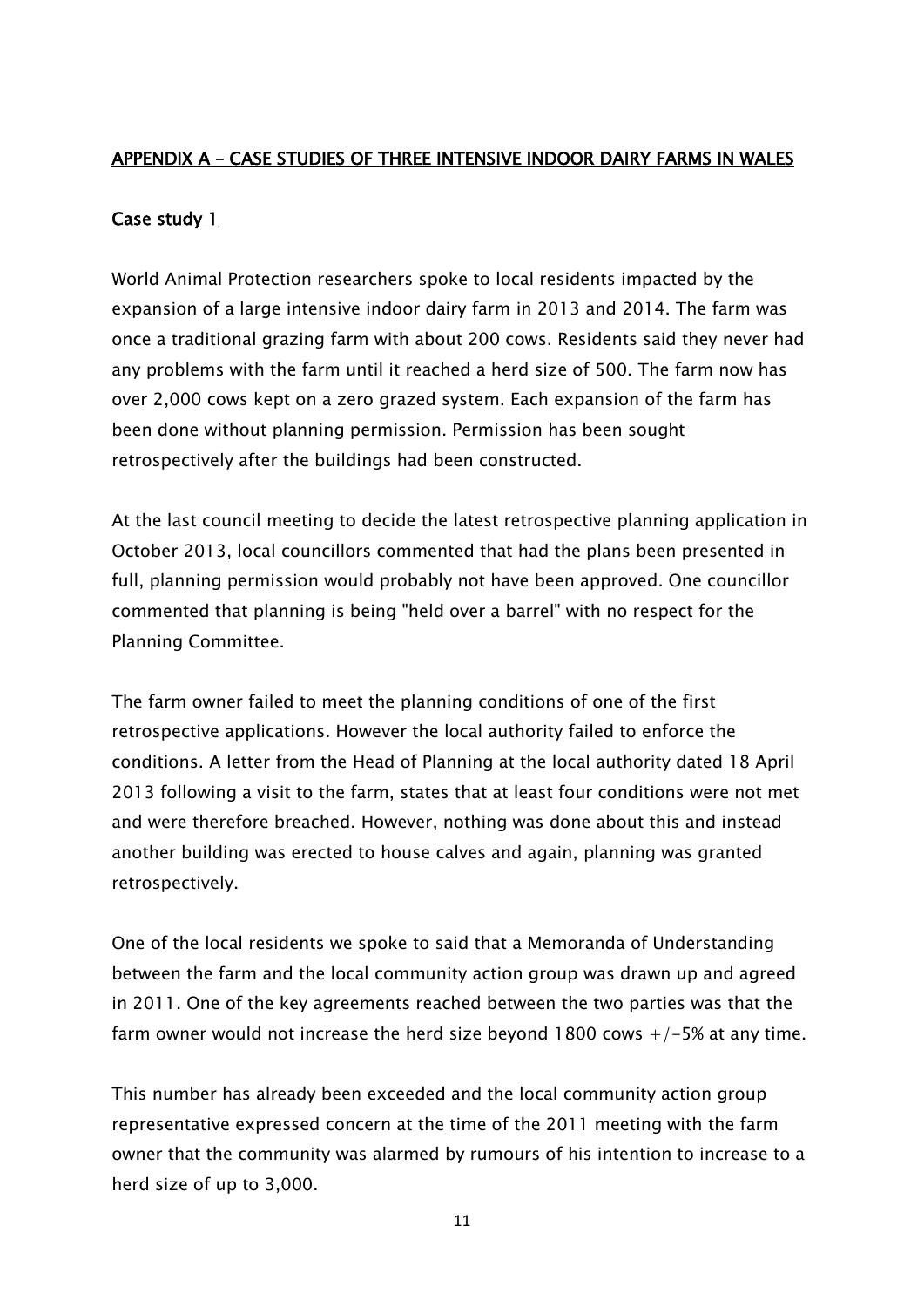#### Mrs X said:

"I personally feel that we are a little island here. Nobody helps us. We have to be aggressive to protect ourselves, and it shouldn't be like that. There's a ring of protection around this farm, and there has been from the word go."

"Because of the intensive rearing, they are fed high protein feeds, so the slurry is absolutely horrific – I"ve never smelt anything like it. It"s an unnatural smell. We can"t open the windows. People are having problems with their eyes."

"The slurry is coming into our stream, into our water courses."

### Mr Y said:

"The noise during the night can be intolerable. There are feed machines, tractors beeping and reversing. You become accustomed to general noise, but when somebody starts shouting, it wakes you up. At 2.30am, we are awake. We go back to sleep, then we are woken again at 5am."

"When there was a public meeting for concerned residents, [the owner of the farm] gathered together all the farm boys, all his contacts. These are people who are selling him feed, transporting milk, nobody who lives here. So the people who live here and wanted to speak, couldn"t. The atmosphere was quite menacing. They have no respect for people who have lived in this area their whole lives, and are now suffering."

### Mrs Z said:

"All we hear is rattle, rattle, rattle of lorries going past. We get noise from the farm 24 hours too. It's wearing. You lie in bed and hear the noise. I don't sleep very  $W$ <sup> $\ell$ </sup>

"I feel that there"s nobody in authority that we can talk to. However much we shout, we are shouting to deaf ears."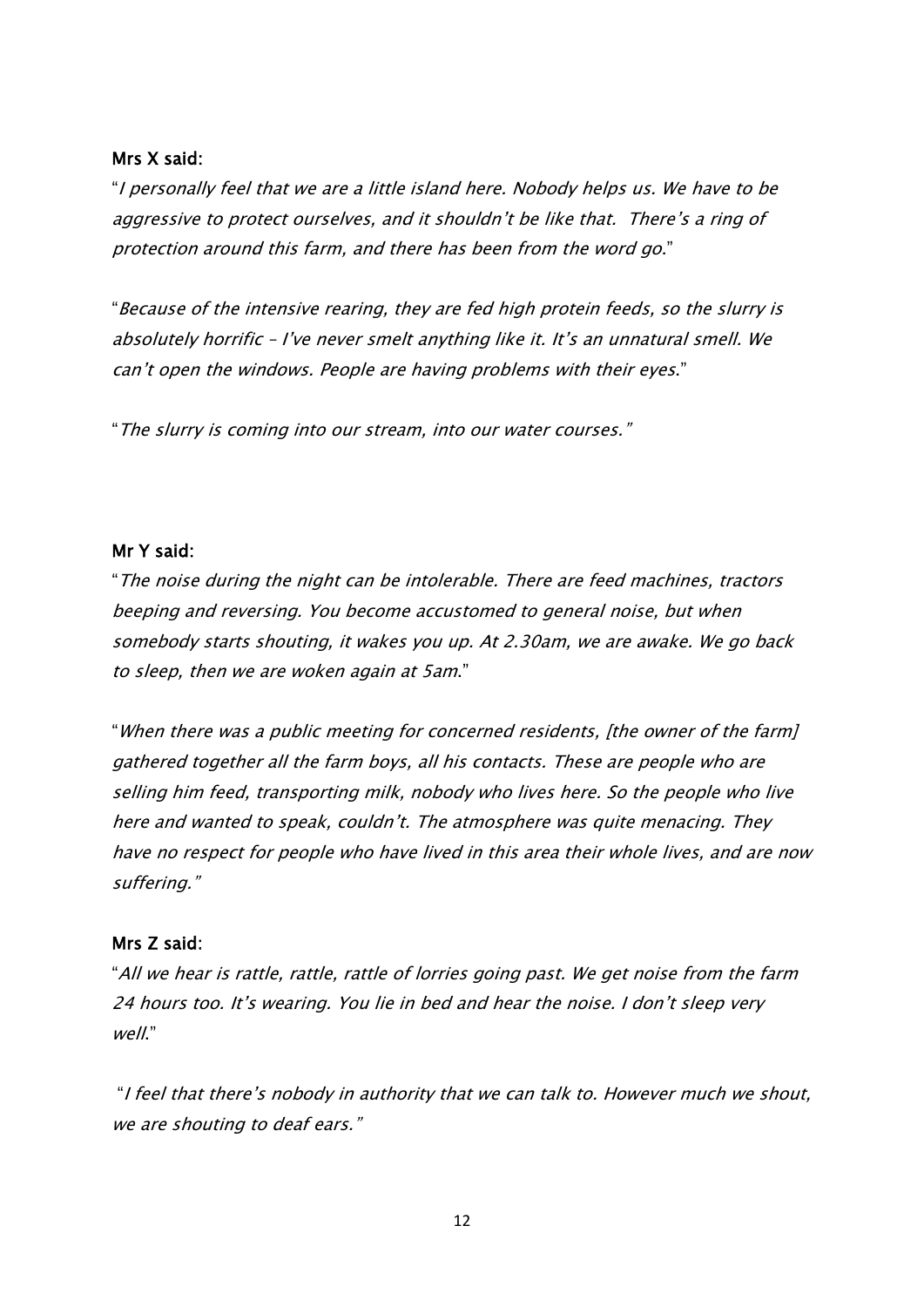"I was hospitalised 10 times last year. I"ve got a heart condition and I"ve got asthma. I don't know whether it's pollution that triggers it off, but I've lived here for 40 years and it's got noticeably worse."

## Case study 2

A local campaign group formed to fight the planning application for a two acre slurry lagoon.

Dr Y, a local GP and one of the community campaign members who opposed the slurry lagoon had a range of fears about the lagoon including the threat to human health. From his letter to the local authority Dr Y highlighted the two main concerns related to the large amount of waste to be stored in the slurry lagoon as dangerous bacteria and potentially harmful gas emissions. Dr Y gave evidence to show how local people had been suffering from ammonia conjunctivitis – due to ammonia from slurry spreading, something that has happened to local residents living near to two other intensive indoor dairy farms.

The application for the slurry lagoon was eventually turned down. However, the larger slurry lagoon at the case study 3 farm was approved.

# Case study 3

Mrs A bought an old rectory which is a Grade II listed building and lives there with her family. The next door farm was a traditional dairy farm with somewhere in the region of 250 cows. Since then the farm has more than trebled in size, both in acreage and herd size.

Between late 2008 and early 2009, some very large sheds were erected at the farm without planning permission. In July 2010 Mrs A was notified by the local authority about an application to build a large slurry lagoon less than 200 metres from the front of her home and approximately 180 metres from the boundary.

The application was granted and since then Mrs A has been living with the environmental and health impacts.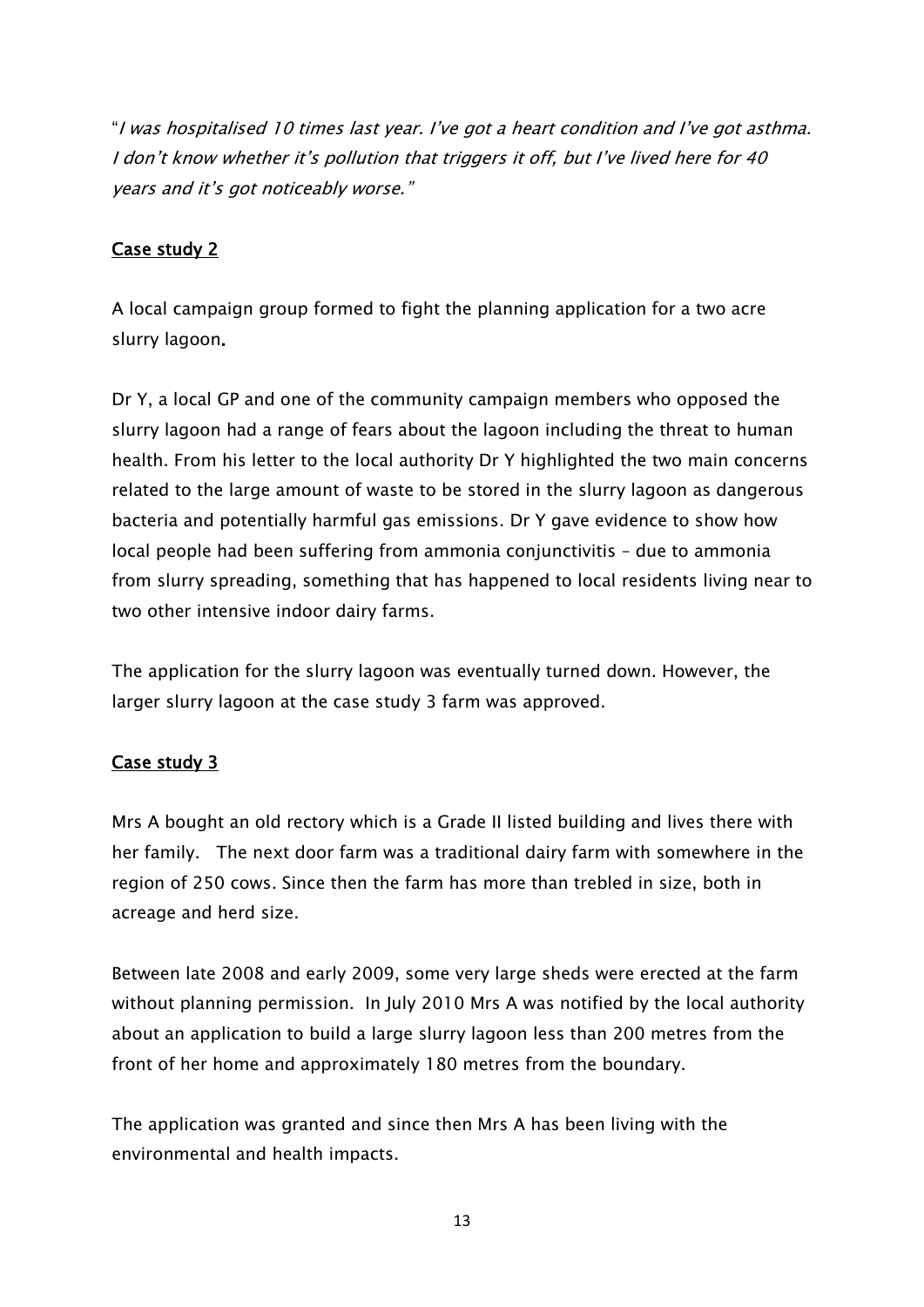### Mrs A 12th July 2012:

"In mid-May my daughter had a Respiratory Tract Infection (RTI) with a bad eye infection, she had to have time off work, she had a five day course of antibiotic drops for her eyes, followed by a five day course of oral antibiotics, because the drops didn"t clear the eye infection, within 24 hours of finishing the antibiotics, her eyes were red and sore again, so back to the eye drops. The Doctor she saw didn"t discount the possibility of odourless gasses or airborne bacteria coming from the slurry lagoon as being a possible cause.

"Her eyes are still not better, she has also seen an optician, who asked her to go back 2 weeks later if her eyes were still bad, after that 2 weeks she (optician) referred her to an eye specialist, who she chose to see privately because of the time factor. He said she had clusters of virus in one eye and virus and bacteria in the other. If she"s not better in a couple of months, go back and see him again. Her eyes are still red and sore, especially by evening.

"My son had the same sort of infection, he also had time off work, his eyes are not 100% but he hasn"t been seen by anyone other than the Doctor initially to get antibiotics, same pattern, drops, followed by oral, back to drops again. It is only since their infections that I realised it was exactly the same as I had had earlier in the year. Both my children are teachers, neither of whom like taking time off."

However despite objections the planning officer recommended that planning permission for the large slurry lagoon at the farm should be granted.

### **CONCLUSION**

- It is accepted that the proposed development is required for the continued and improved operation of the existing farm complex. The siting of the proposal is appropriate, being well related to the farm complex. It is not considered that the proposal will result in any significant adverse impacts in terms of visual amenity and the amenity of neighbouring occupiers. There will no adverse impact upon the setting of the Listed Building and as such the proposal complies with the requirements of the relevant policies. It is recommended that planning permission should be forthcoming.

The Conservation Officer stated to Mrs A that he has never been informed of any planning applications at the farm and that neither his objections nor those of Mrs A had ever been lodged. Due to its close proximity to the Grade II listed church and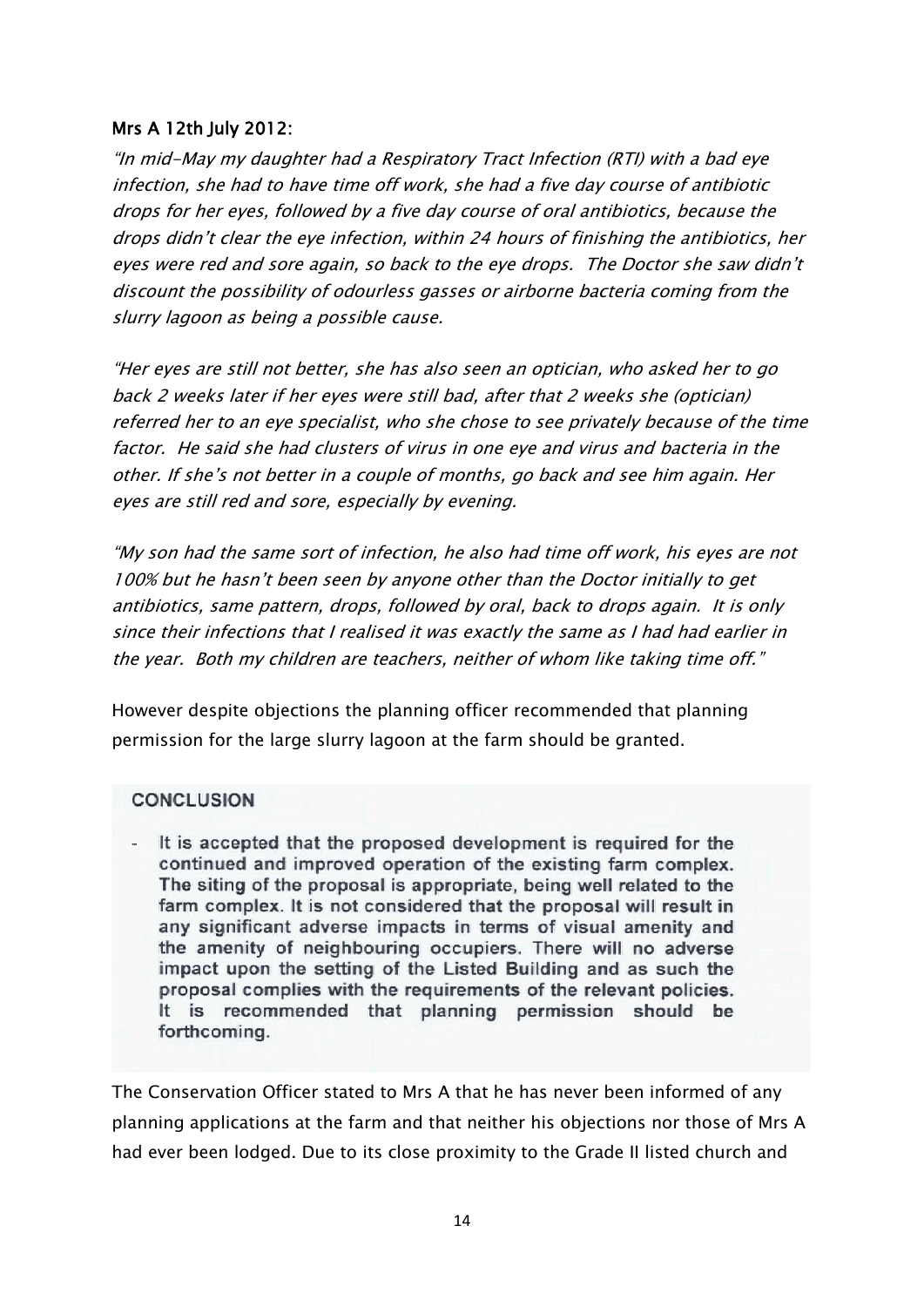house he should have been consulted as all heritage assets are accorded statutory protection under the Planning (Listed Buildings and Conservation Areas) Act 1990.

Mrs A pursued her complaints against the local authority to the Ombudsman which found in her favour. The report summary stated:

"The complainant complained about the grant of planning consent for a slurry lagoon on a farm adjacent to her property, and the retrospective grant of consent for unauthorised agricultural buildings. She said that the Council had not taken adequate account of the adverse effects of the development, in particular the slurry lagoon, would have on her amenity.

The Ombudsman found that there were errors in the Council's handling of the slurry lagoon application, including the failure to identify the unauthorised buildings and the failure to ensure comments on the development were recorded on the file. He considered the recordings contained on the file to be inadequate, meaning there was no clarity about the way in which the Council categorised the development for environmental impact purposes.

The Ombudsman also found that the information submitted with the application for the retention of the agricultural buildings was inadequate, and there was an apparent lack of detailed scrutiny of the application, as evidenced by the scarcity of information contained in the file.

The Ombudsman recommended that the Council should review its procedures and its record-keeping, as well as apologising to "Mrs A" and paying her £1000 in recognition of the distress she had suffered and the time and trouble to which she had been put in pursuing her complaint. The Council accepted the Ombudsman's recommendations."

The Head of Planning at the local authority said in a letter to Mrs A that:

"The detailed finding of the ombudsman has identified procedural deficiencies, as well as failure in some respects to follow existing procedures. I am very aware of the importance of learning lessons from this experience so that we minimise the